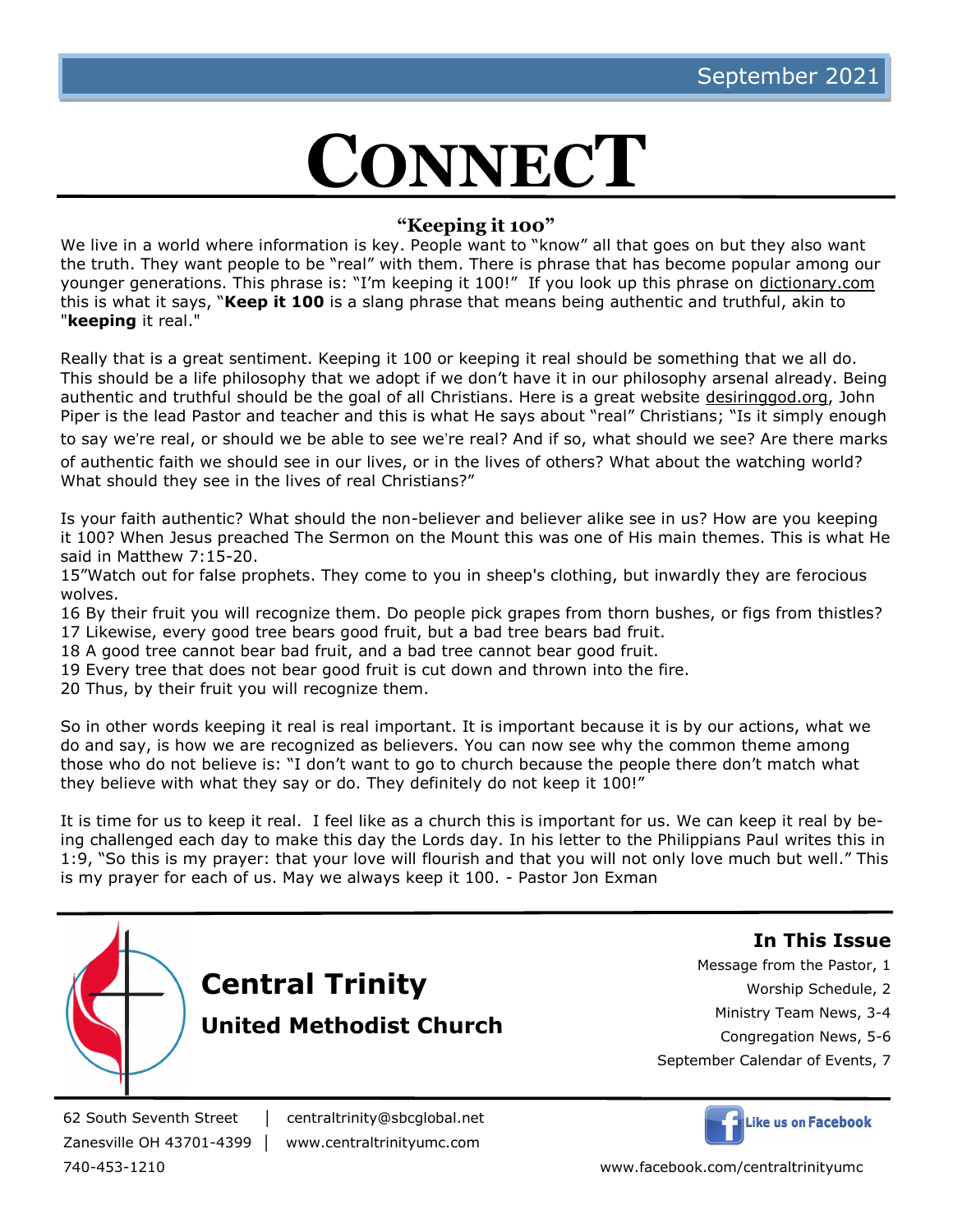# 2 **September Worship** September2021

**Church Staff**

In Ministry with you …

**Lead Pastor** Jon Exman

**Associate Pastor** Jon Carter

**Director of Music** Jim McLaughlin

**Chancel & Children's Choir** Ann Sims

**Wesleyan & Carillon Bells** Andy Ruetz

**Nursery Attendants** Callie Carter Sue Loader

**Administrative Assistant** Bonnie Gerdau

**Treasurer** Holly Ruetz

**Financial Secretary** Rick Mohler ………………………………………………………

#### **Sunday Schedule**

9:00 a.m. *Ignite* Service 9:00 a.m. Sunday School 10:30 a.m. Worship 10:30 a.m. Sunday School

Childcare provided each Sunday 8:50 to 11:30 a.m.

Handicapped parking available at North entrance of parking lot

**Office Hours** Mon. – Thu. 9 a.m. – 3 p.m. Closed Noon – 1 p.m. Fri. 9 a.m. - Noon

Special Music: Alivia Sims

**September 12** Special Music: Chancel Choir

**September 19** Message: "Be Still" Scripture: Psalm 46

**September 26**  Special Music: Carillon Bells

**September 5 Holy Communion** Message: "Do or Do Not, There is no Try" Scripture: James 1:22-24

Message: "Battle Belongs" Scripture: 2 Chronicles 20:1-21

Special Music: Chancel Choir

Message: "Show Me Your Glory" Scripture: Exodus 33:12-23

## **"80 Plus Club" Happy Birthday**

Sandra Robe, September 1

Wanda Founds, September 2

Elda Muse, September 7

Bob Potts, September 29

If we missed anyone or do not have the date right, please call the church office.

62 South Seventh Street │ centraltrinity@sbcglobal.net Zanesville OH 43701-4399 │ www.centraltrinityumc.com

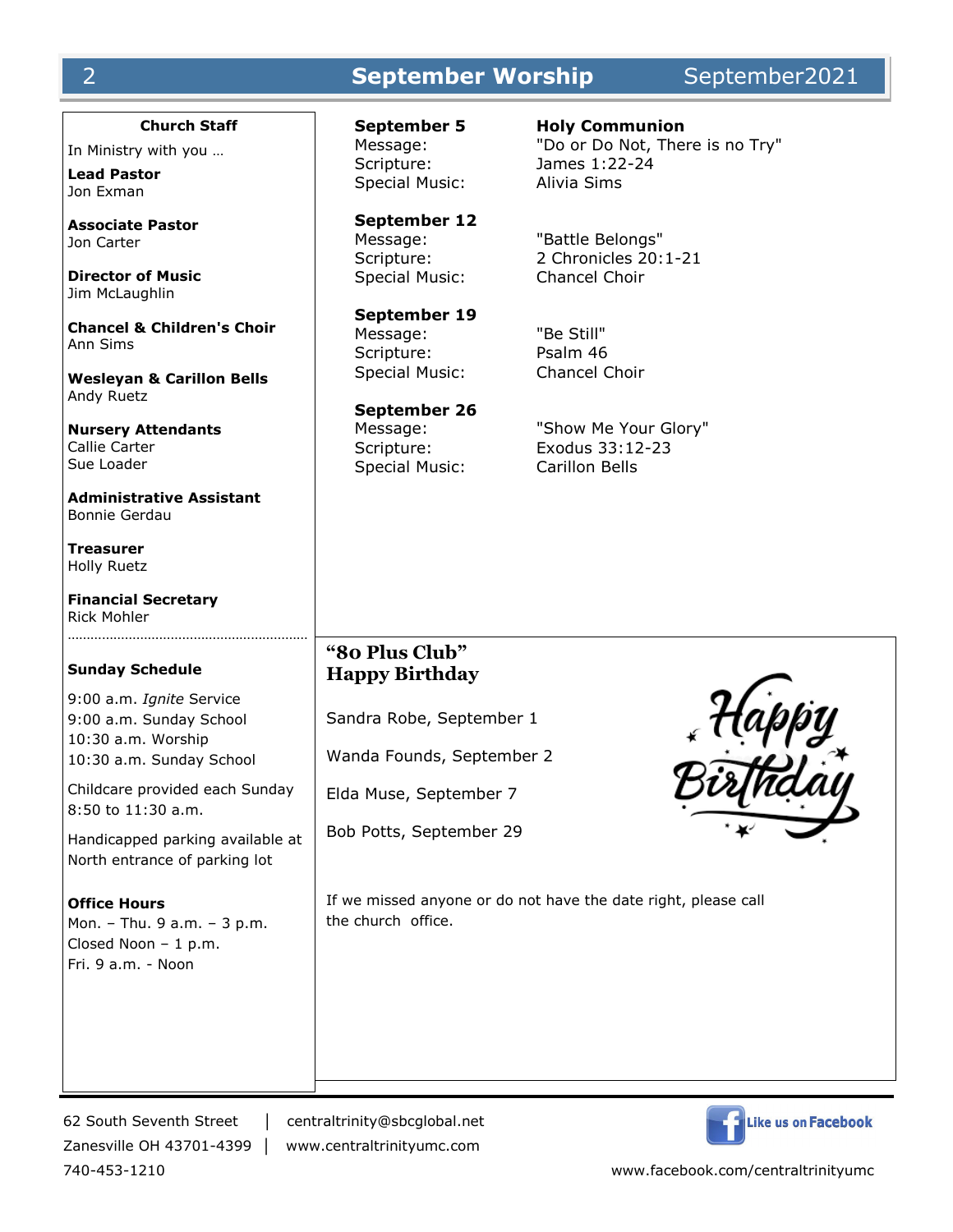#### **United Methodist Women**

**United Methodist Women meets Monday**, September 13, 6 p.m., at the church. Because of Labor Day, we are meeting a week later than usual. The program is soul care—self-care and spiritual nourishment. We will discuss activities that nurture one's mind, body, and spirit while deepening one's faith through spiritual practice and creating bonds of sisterhood. We will also discuss plans for the remainder of the year.

**Angel Wings Prayer Shawl Ministry** continues meeting Thursdays, 5–7 p.m., in the Strong Family classroom. All are welcome for stitching, praying, and fellowship.

Congratulations to Jody Stevens from the Foothills District. She was commissioned as a Deaconess at the West Ohio Annual Conference. Deaconesses are laywomen who are called by God to a full-time vocation in ministries of love, justice, and service. Jody serves as a Hospice Healthcare Volunteer for Interim HealthCare System of Zanesville.

**Thank you** for the school supplies that went to Eastside Community Ministry. They were greatly appreciated.

Join our study group of sermon scriptures. The group meets in the Strong Family room at 9 a.m. to discuss the scripture for the sermon that morning. Members of the group say the discussions help them focus during the sermon. Sometimes we even have the same emphasis as Pastor Jon. There is enough

#### **Music Ministry**

Special thanks to all who have provided special music over the summer months. We have been blessed with a multitude of talented performers: Kim Stanton, Heidi Judson, Molly Beetem, Willard Wheeler, Jeremy Roush, Rachelle Snyder, Sue Williamson, Ken Skidmore, Katlyn Thomas, Samatha Roush, Lucas Ruetz, Beth Hurst, Lynne Hottle, Melinda Kaiser, and Alivia Sims.

During the month of September we will welcome our choirs back during our 10:30 a.m. worship service. We are very excited to have the opportunity to make music as a group again. There are openings in all choirs and we would love for you to join us! Please feel free to reach out to Ann Sims if you have any questions about joining the music ministry. (740) 819-4773 or ann.sims33@gmail.com

Rehearsal schedule begins Thursday, September 9, 2021.

Thursday - 6:00-6:30 - Children's Choir (grades Pre-K- 6)

Thursday - 6:00 - 7:00 - Carillon Bells

Thursday - 7:00 - 8:00 - Chancel Choir

Sunday - 9:45-10:15 - Wesleyan Choir (grades 7-12)

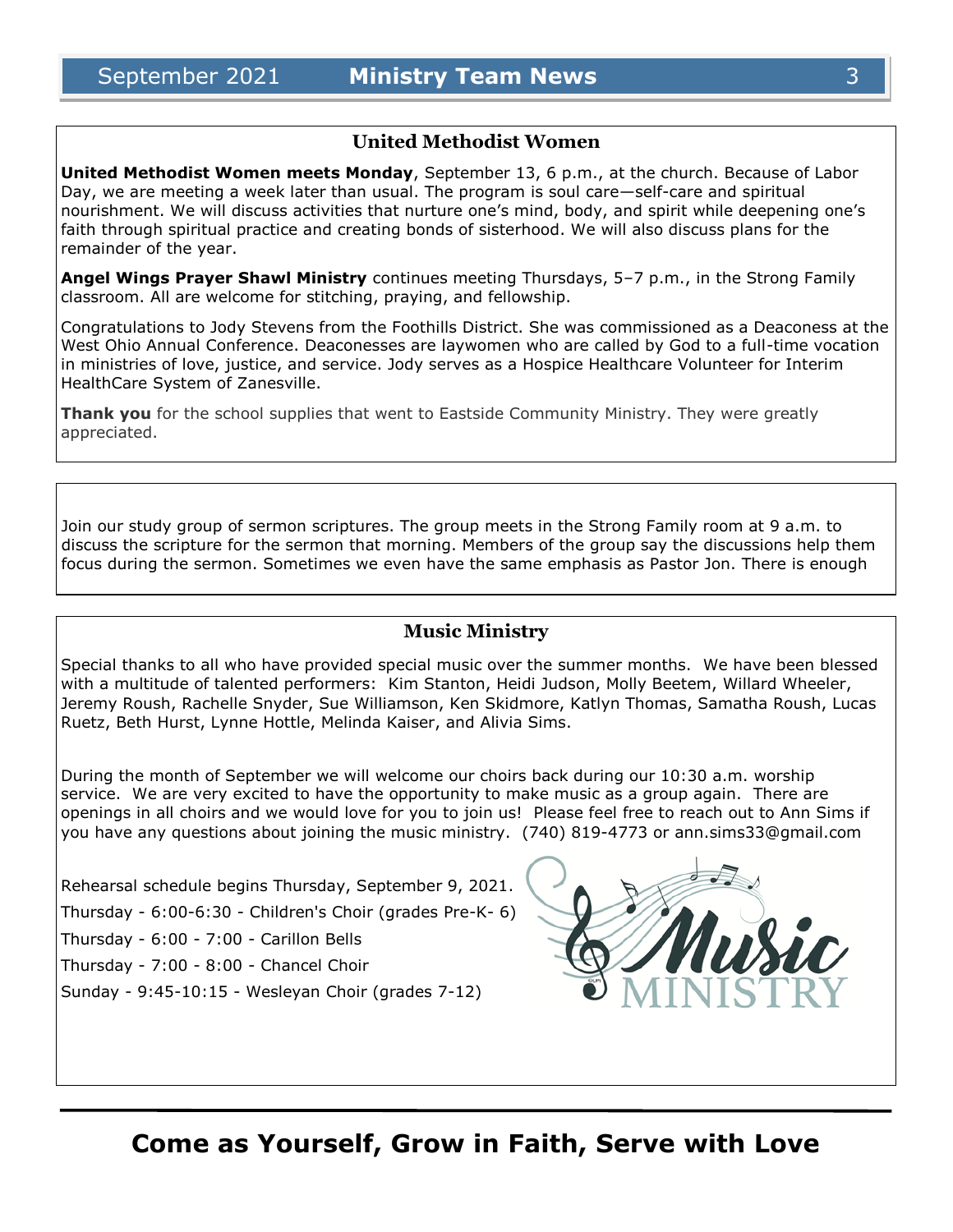## **Verla Moore Service Club**

The Verla Moore Service Club will meet on Tuesday, September 21 at 7:00 p.m. We welcome anyone to join us in our fellowship, fun and project work. We meet on the third Tuesday of the month.

This month's service project is helping the Salvation Army with a non perishable food drive. Monetary donations are also accepted. We ask our entire Church family to help with this mission. A collection box will be located by the Welcome Desk.

# **Men's Group**

On September  $11<sup>th</sup>$  the Men's Group will start their monthly meeting at 7:30am. Please bring your own breakfast and drink, we will discuss what we are going to do after that. Come and enjoy in early morning devotion.

Call Gene Kirkbride 740-455-6390 if you have any questions

# **Pipe Organ Spectacular**

Jim McLaughlin will present his 24th annual organ recital at Central Trinity, Sunday, October 10 - 3:00 p.m. The center of attention for the recital is the church's 1924 E. M. Skinner pipe organ. The recital project started in response to the rebuilding and enhancement of the organ by the Peebles-Herzog Organ Company in 1997. The recital program includes a wide variety of music. Bach's Prelude and Fugue on the tune "St. Anne" will be the featured organ composition. Marge Overdorff will join Jim for a new piano and organ duet. Lucas Ruetz will be featured with two organ solos. Jim will also play several piano solos. Andy and Ann will lead the congregational singing. Following the recital the audience will be invited to take a tour of the pipe chamber led by Schroeder Dodds as well as a fellowship time sponsored by the C T worship committee. The recital will be "live streamed" on our Facebook and later placed on the church website. The recital is free and open to the public. Plan to attend and bring a friend.

|  | <b>Average YTD attendance:</b><br>May worship attendance |         |  |
|--|----------------------------------------------------------|---------|--|
|  |                                                          |         |  |
|  | (through 8/18):                                          | 120     |  |
|  |                                                          |         |  |
|  |                                                          |         |  |
|  | <b>July 2021 Financial Report</b>                        |         |  |
|  | <b>YTD Budget</b>                                        | 258,297 |  |
|  | <b>YTD Income</b>                                        | 218,595 |  |
|  | <b>YTD Expenses</b>                                      | 226,454 |  |

Like us on Facebook

62 South Seventh Street │ centraltrinity@sbcglobal.net Zanesville OH 43701-4399 │ www.centraltrinityumc.com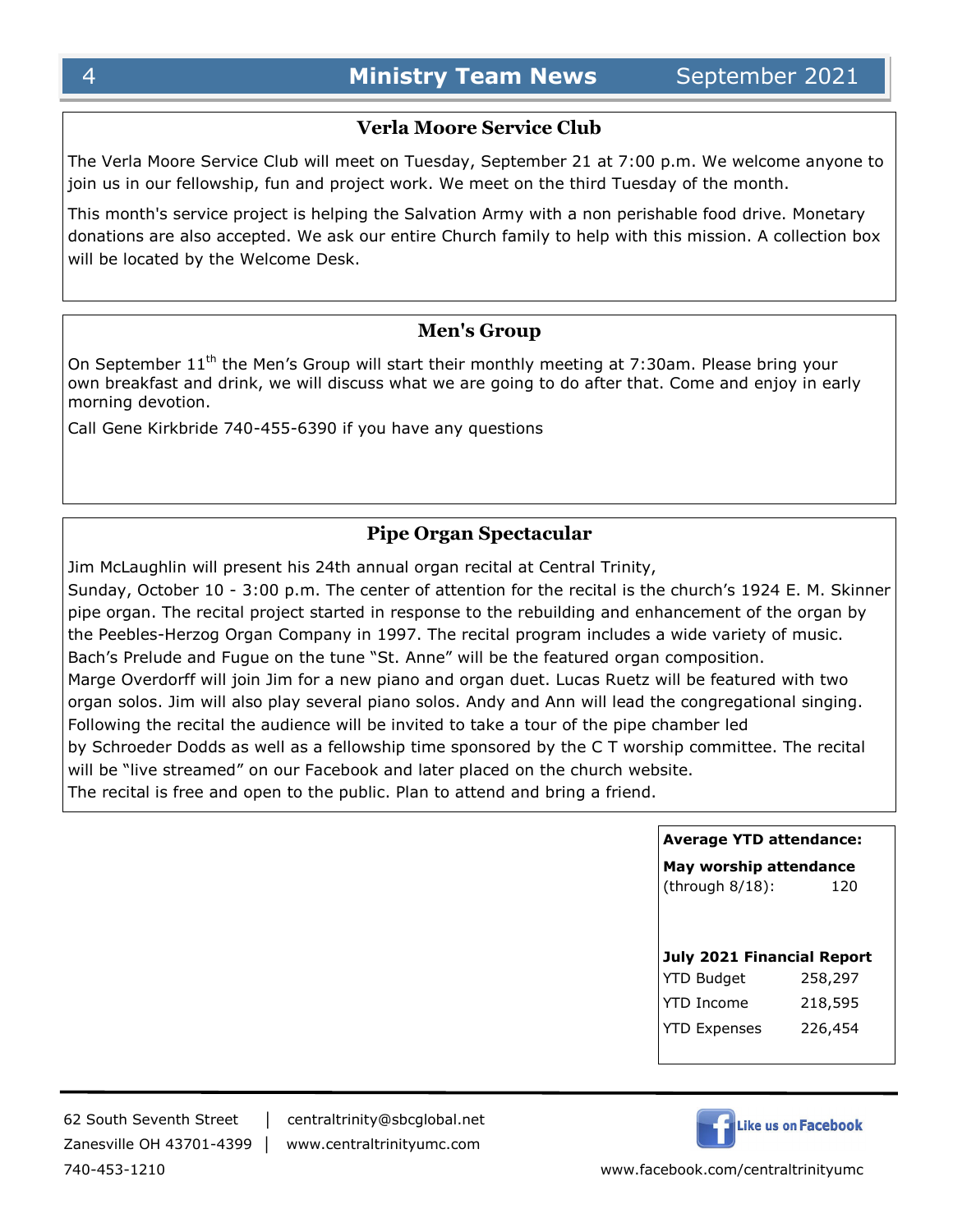# **New AED (Automated External Defibrillator) Devise Installed at CT and a Need for First Aid/AED Volunteers**

Our Trustees have multiple aspects of the work they do for all of us here at CT. One of those is to provide basic first aid materials and emergency equipment. A recent review indicated the need for a new, up-to-date, AED which is now installed in the Welcome Center above the back counter.

Part of this process is to provide training for the use of the AED for anyone willing to be available, if an emergency should arise, whenever we have services or activities at church. The training session for AED and basic first aid takes about 3 hours, costs will be covered by the church, and the session will take place at CT as soon as possible – hopefully within the next few weeks. After the training you will be certified and have a certification card good for two years.

Please call the church office – 740-453-1210 – if you are interested in being part of this training session. Also, if you already have a current AED certification and are willing to be put on the list of qualified persons to use the AED, please contact the office.

This is an opportunity to be of great service to your church family – you might even save their life someday!

#### **Volunteers needed!**

The Bereavement Committee serves meals to the loved ones of members who have passed. It takes many hands to prepare & serve this meal and your help would be greatly appreciated. If you would like to volunteer your time, please complete a form with the way you would like to help and return it to the office, in person, or drop it in the bin outside the office door. Forms can be found in the Welcome Center. Thank you for serving in this important ministry.

For more information call Brenda Mackall 740-453-5341, or Clarence & Sandy Holbein 740-453-3782.

#### **CT Directory 2022**

The Directory will be updated in October for the upcoming 2022 year. Please submit to the office in person or email any changes to your mailing address, phone number, or email you would like to have included in the update.

Thank you! - Office Staff

### **Many Thanks**

A heartfelt thank you to, Phyllis Bradshaw, Mary Longshore, Marcie Hunter, Nancy Moose, Mary Colopy, Sandra Robe, Ann Sims, Sue Wright, Nancy Beitzel, Janice Deal, Duane Deal, Jon Carter and Marjorie Artman for helping in the office this past month. - Office Staff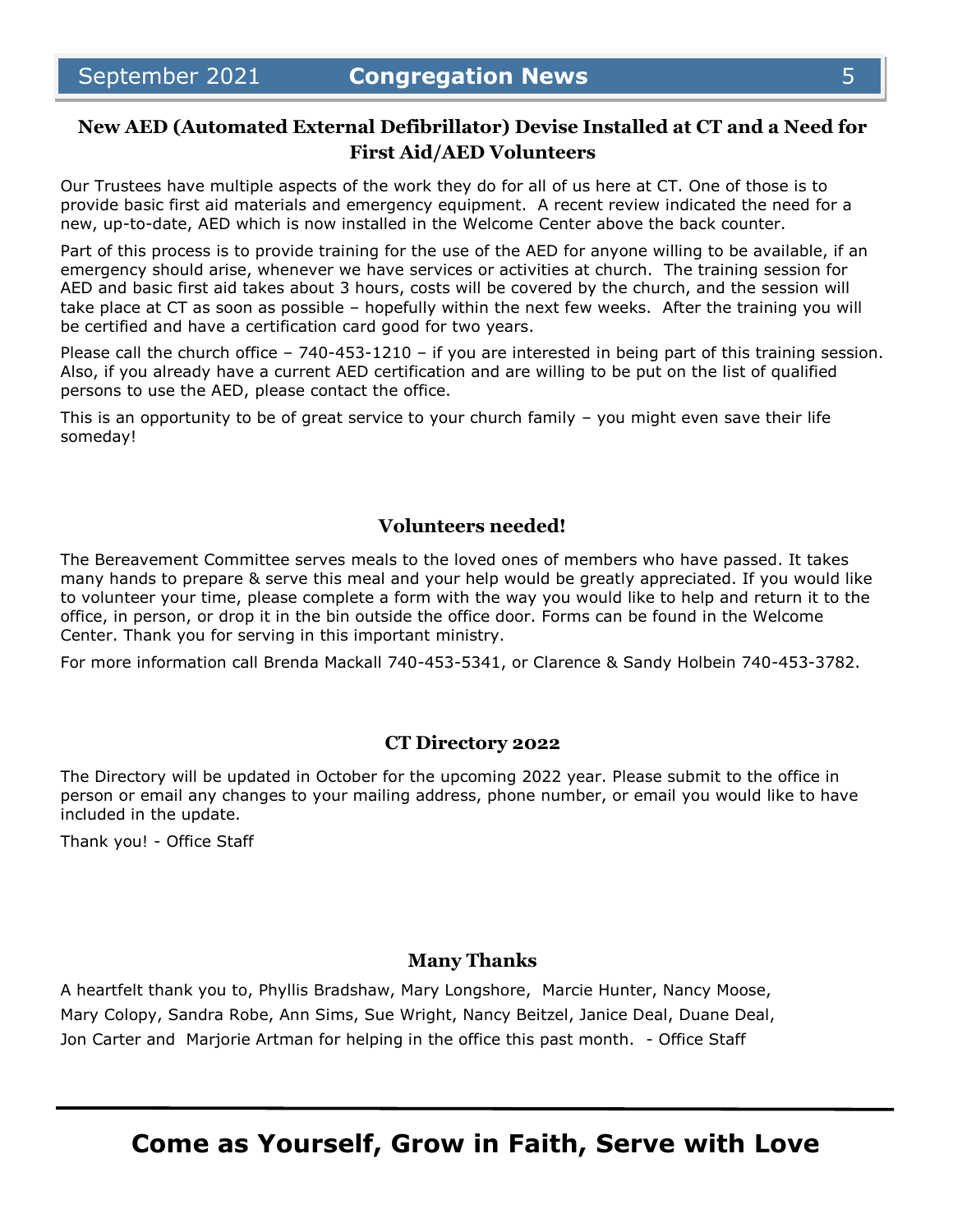#### **Shut-in-Members**

|                                                   | <b>North</b> |
|---------------------------------------------------|--------------|
| Esther Jones 3733 Leasure Ct. S                   | 740-453-0257 |
| <b>Evelyn Miller</b> Cedar Hills Care Center      | 740-454-6823 |
|                                                   | East         |
| Gene & Elaine Edgell 1636 Sharon Ave 740-454-1043 |              |
| Norma Moore 1295 Kev Rob Dr.                      | 740-454-0862 |

# **Pennsylvania Amish Lands**

#### **Featuring Sight & Sound's "Queen Esther"**

Coburn Cruisers have invited us to join them. We're excited to have a trip to the Pennsylvania Amish Lands on December 1-3 featuring the Sight & Sound's live performance of Queen Esther. Other highlights include tours of the Amish countryside and more.

We'll also visit Flight 98 Memorial on our way home. You may pick up brochures with all the details along with sign-up sheets here at the church or call at 740-453-7201 or 740-704-1550. Our trips are open to our Church family and friends. I hope you will join us.

Mary Longshore

62 South Seventh Street │ centraltrinity@sbcglobal.net Zanesville OH 43701-4399 │ www.centraltrinityumc.com

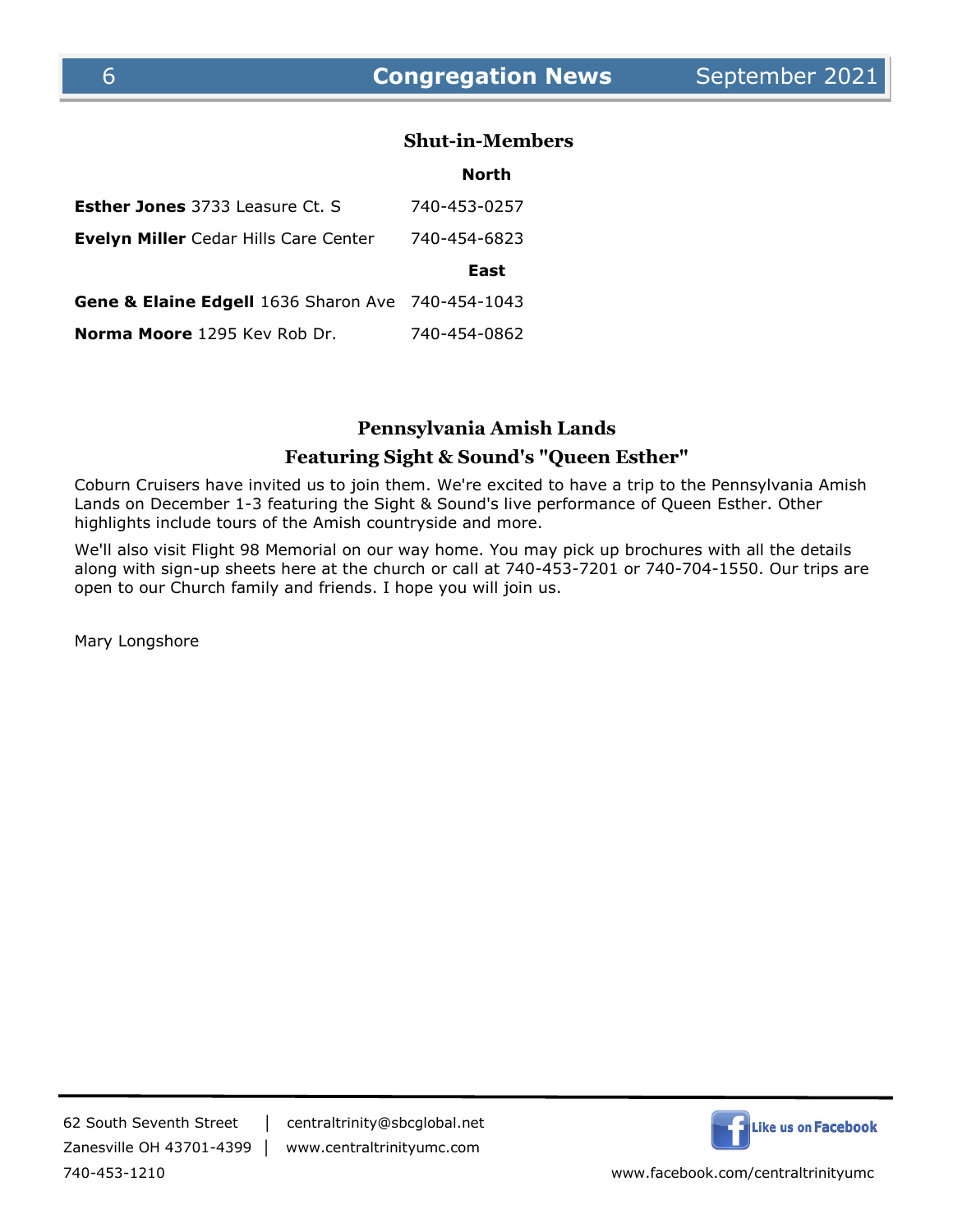# September 2021 **September Calendar of Events** 7

#### **September Calendar of Events is subject to change**

**1 Wednesday** 6:00 p.m. Stewardship & Finance

**2 Thursday** 5:00 p.m. Angel Wings Prayer Shawl 7:00 p.m. CT Choir Kickoff

**5 Sunday, Holy Communion** 9:00 a.m. *Ignite Service* 9:00 a.m. Sunday School 10:30 a.m. *Worship*  10:30 a.m. Sunday School 6:00 p.m. CT Students (Grades 7–12)

#### **6 Monday, Office Closed/Labor Day**

**9 Thursday** 5:00 p.m. Angel Wings Prayer Shawl

#### **12 Sunday**

9:00 a.m. *Ignite Service* 9:00 a.m. Sunday School 10:30 a.m. *Worship*  10:30 a.m. Sunday School 6:00 p.m. CT Students (Grades 7–12)

**13 Monday** 6:00 p.m. United Methodist Women

**14 Tuesday** 1:00 p.m. Staff Meeting

**16 Thursday** 5:00 p.m. Angel Wings Prayer Shawl

**17 Friday, ConnecT Deadline**

**19 Sunday** 9:00 a.m. *Ignite Service* 9:00 a.m. Sunday School 10:30 a.m. *Worship*  10:30 a.m. Sunday School 6:00 p.m. CT Students (Grades 7–12) **20 Monday** 1:00 p.m. Office Closed

**21 Tuesday** 7:00 p.m. Verla Moore Service Club

**22 Wednesday** 6:00 p.m. Stewardship & Finance 7:00 p.m. Administrative Council

**23 Thursday** 5:00 p.m. Angel Wings Prayer Shawl

**26 Sunday** 9:00 a.m. *Ignite Service* 9:00 a.m. Sunday School 10:30 a.m. *Worship*  10:30 a.m. Sunday School 6:00 p.m. CT Students (Grades 7–12)

**27 Monday** 10:00 a.m. Memorial Committee

**28 Tuesday** 1:00 p.m. Staff Meeting

**29 Wednesday** 6:00 Trustees

**30 Thursday** 5:00 p.m. Angel Wings Prayer Shawl

But of Office

**25 Sunday September - 3 Sunday October**  *Volunteers in Office Bonnie will be in California*